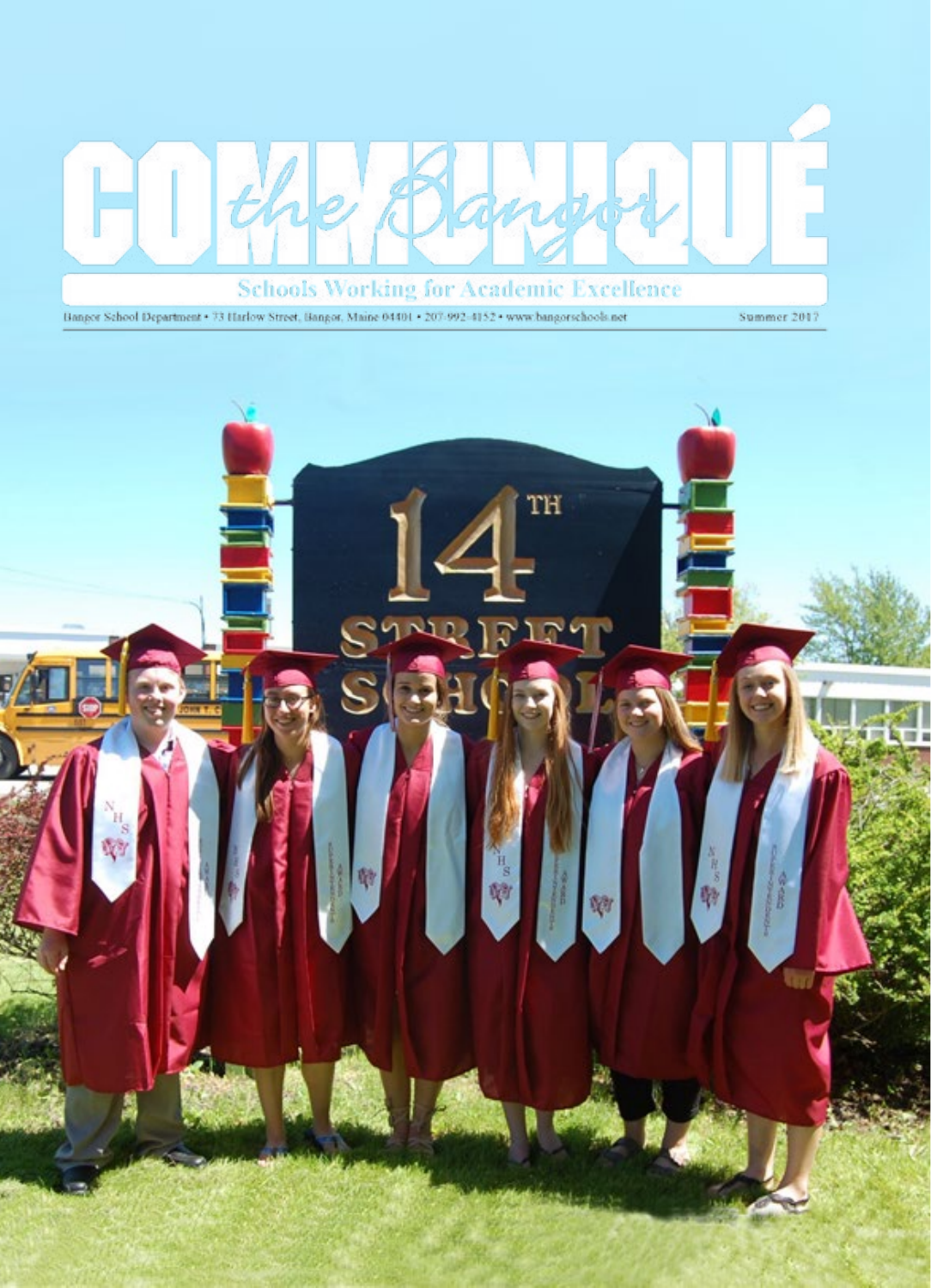# Dr. Betsy Webb

Superintendent



Dear Parents, Students, and Community Members:

We're excited to offer you this edition of the Communiqué to highlight our efforts to help all students achieve their potential. As an organization for learners, the Bangor School Department provides programs to encourage students to new levels of achievement. As an organization of learners, our teachers and administrators are continually striving for excellence to meet the needs of our students.

The custodial and maintenance staff have worked diligently this summer to prepare our facilities so that students can learn in an environment that inspires success. Teachers have been busy with professional development and curriculum design so that students will benefit from a quality instructional program, and secretaries, IT staff, and administration are working hard to ensure that all the necessary details are completed prior to the start of school on September 5.

We're excited for the 2017-2018 academic year, and we encourage families and community members to echo that excitement to our students. Take some time to talk to Bangor's young people and ask them "What are you learning about in school this year?" "What are your favorite projects?" "What extracurricular activities and clubs are you involved with?" Research shows that students strive for higher levels of achievement with community support and family involvement in their education.

We also invite you to become a part of the Bangor School Department. Check out our website for current job openings, or contact a school to find out more about volunteer opportunities.

As always, please reach out if you have any questions. Thank you for your support of our schools and students!

Bety M. Uluth

## **KINDERGARTEN REGISTRATION**

|                                                             | The Bangor School Department kindergarten program is a full day program. Children eligible for this program must be Bangor    |  |  |  |
|-------------------------------------------------------------|-------------------------------------------------------------------------------------------------------------------------------|--|--|--|
| residents and five years old on or before October 15, 2017. |                                                                                                                               |  |  |  |
|                                                             |                                                                                                                               |  |  |  |
|                                                             |                                                                                                                               |  |  |  |
|                                                             |                                                                                                                               |  |  |  |
|                                                             |                                                                                                                               |  |  |  |
|                                                             |                                                                                                                               |  |  |  |
|                                                             | Please bring the child's original birth certificate, proof of residency, and up-to-date immunization record when registering. |  |  |  |

#### **STUDENT REGISTRATION**

**All Bangor public schools will be open beginning Wednesday, August 23, from 8 a.m. to 3 p.m. for registering new students. Student's original birth certificate, proof of residency, and up-to-date immunization record are required to complete registration. The most recent report card would be helpful.**

### **BUS SCHEDULE 2017-2018**

**The bus schedule is available online at www.bangorschools.net or you may pick up a copy at any school during business hours.**

# **SCHOOL HOURS**

| Classes for all students begin on Tuesday, September 5, 2017 |  |
|--------------------------------------------------------------|--|
|                                                              |  |
|                                                              |  |
|                                                              |  |
|                                                              |  |
|                                                              |  |
|                                                              |  |

**Bangor School Committee** Warren Caruso, Chairman Susan Hawes, Vice Chairman Jennifer DeGroff Brian Doore Susan Sorg Marlene Susi Carin Sychterz **Superintendent of Schools Dr. Betsy Webb Assistant Superintendent of Schools Kathy Harris-Smedberg Director of Pupil Services Patti Rapaport Director of Business Services Alan Kochis**

**School Committee Meetings 2017-2018 Meetings are scheduled on the 2nd and 4th Wednesdays of each month except during school vacations, and special meetings may be called as needed. All meetings will be held at Bangor City Hall Council Chambers at 7:00 p.m. A complete list of school committee meeting dates is available at bangorschools.net.** 

Cover photo: BHS Class of 2017 graduates visit their former elementary school for the annual Senior March.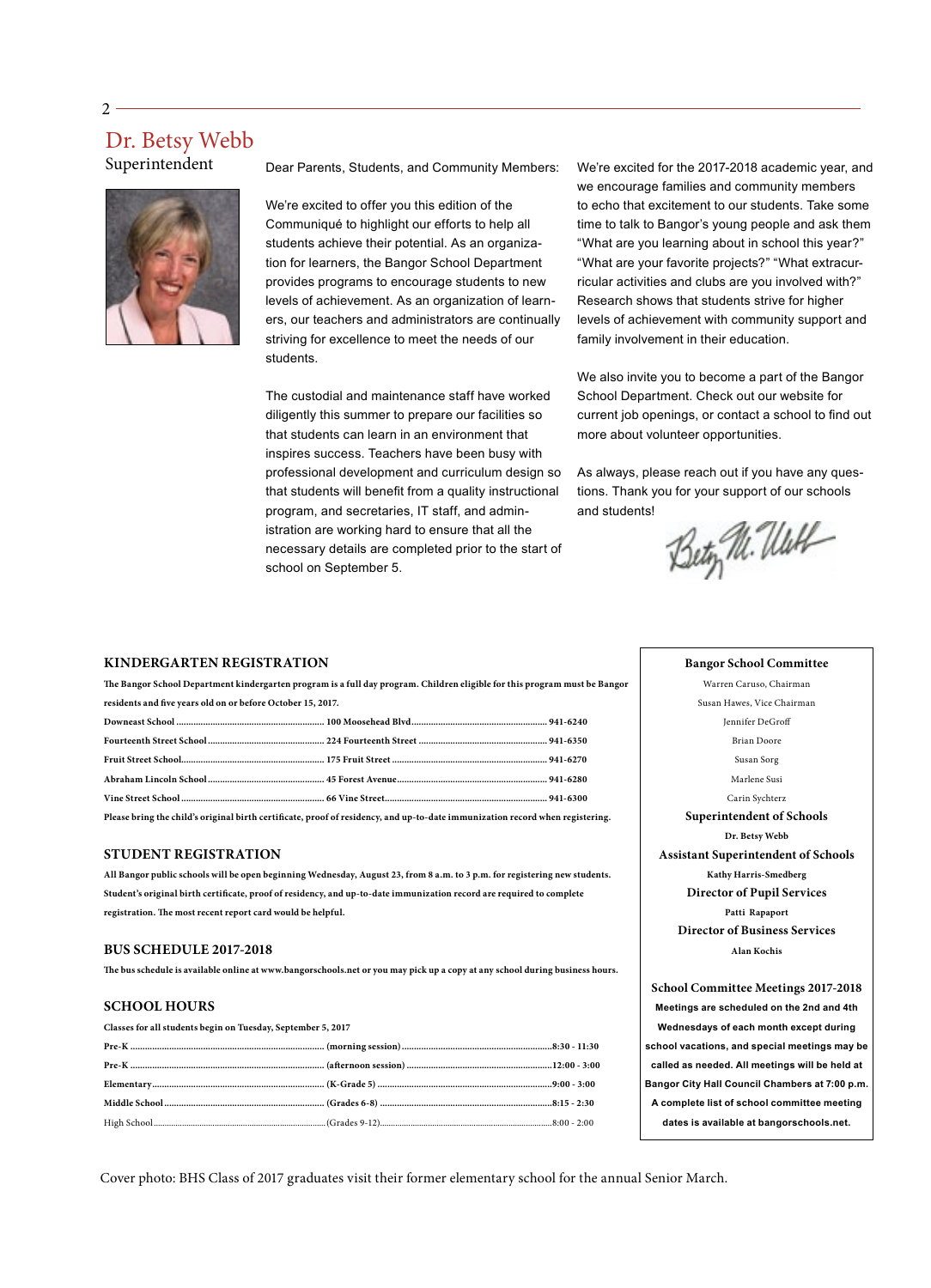# BHS Students Sweep' Maine State Science Fair

*Bangor High School students earned first place in seven of the ten categories in which they competed at the 71st Annual Maine State Science Fair held on Saturday, March 25, 2017, at Colby College.*

The Maine State Science Fair, sponsored by the Maine Mathematics and Science Alliance (MMSA) and The Jackson Laboratory, is "an opportunity for Maine high school students to present their original research to a statewide audience of their peers and judges including scientists, engineers, mathematicians, teachers, and other STEM professionals," according to the MMSA. The competition is open to all students in grades 9-12 in Maine. Over 200 students from 26 Maine schools competed.

*"The results of the Maine State Science Fair provided a glimpse into the value of active evidenced based inquiry learning in STEM," said BHS Science Department Chair Cary James. "Bangor students were present in record numbers with dozens of quality projects. Their performance was truly remarkable!'*

First place winners from BHS included Amara Ifeji '20 in Animal Sciences; Noah Robinson '19 in Behavioral and Social Sciences: Cognitive Psychology; Sydney McDonald '17 in Biological Sciences and Engineering; Lily Waddell '18 in Biomedical and Health Sciences; Tyler Delargy '19 in Earth and Environmental Sciences: Energy, Climate, Weather; Mei Tian '18 in Earth and Environmental Sciences: Water; and Elyse Daub '18 in Plant Sciences.

BHS swept two categories, earning first, second, and third place in Earth and Environmental Sciences: Energy, Climate, Weather and Earth and Environmental Sciences: Water.

McDonald and Waddell earned 2nd and 3rd Grand Prize and represented Maine at the International Science and Engineering Fair in Los Angeles in May.

BHS students Mei Tian, David Rubin, Elyse Daub, and Spencer Campbell were awarded four of the 12 fulltuition scholarships given by the University of Maine. Gina Vo earned one of two \$25,000 scholarships to the College of the Atlantic, and Gina Vo and Isaac Sewell were awarded \$4,000 Presidential Scholarships to the University of Southern Maine.

See pages 4-5 for a complete list of student awards, and visit our YouTube Channel to hear more about the science fair and the students' projects.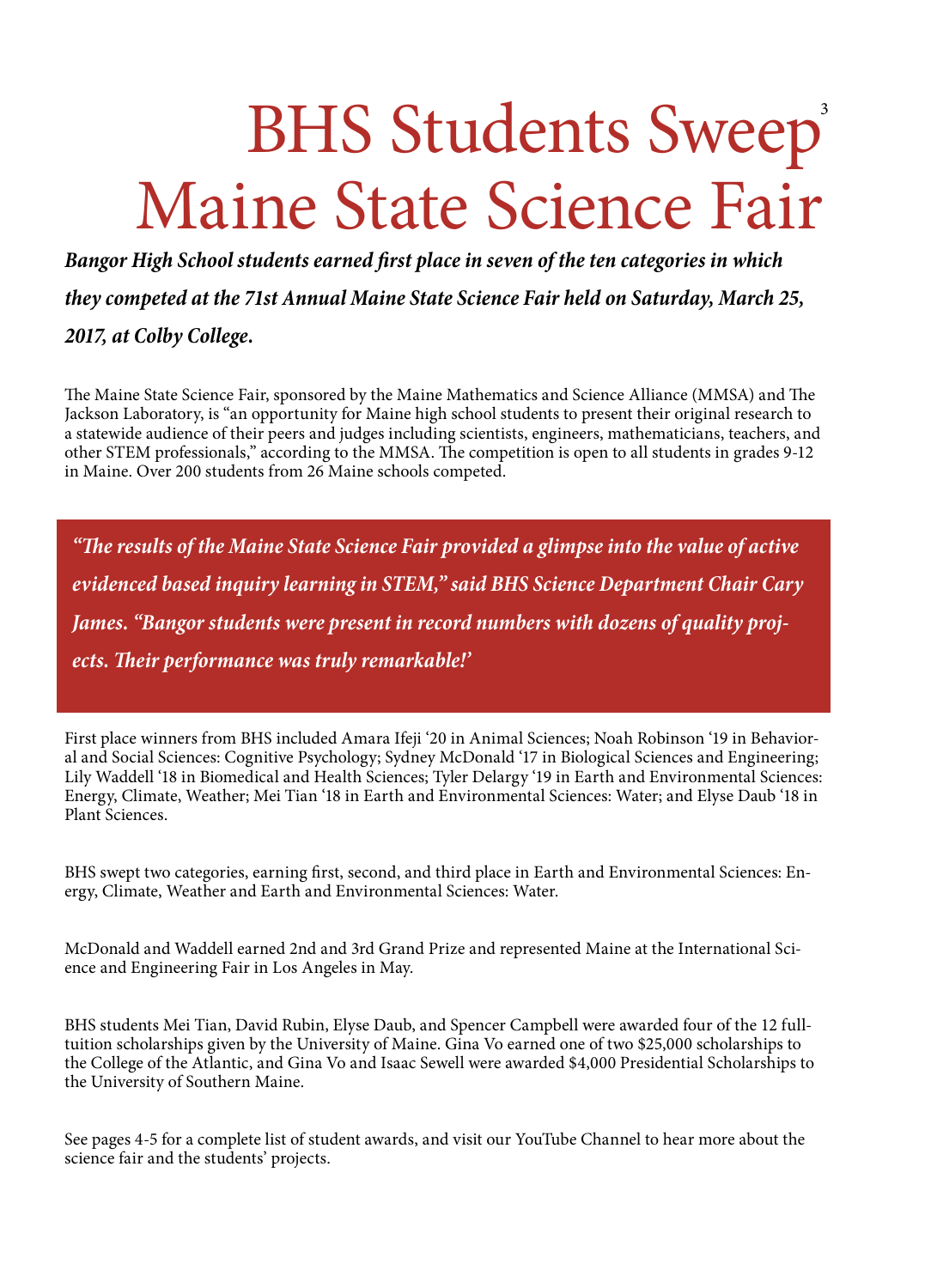# Academic Excellence 4



JFDS eighth grader James Fahey brought home a gold medal in the National History Day state competition for his website on Malcolm X. Lyrica Marsh and Meaghan Caron shared a bronze medal for their group documentary about Irena Sendler.



JFDS eighth grader Erin McCarthy won the Maine Middle School Science Fair on April 1, 2017, held at Bangor High School. Erin, Jordan Murphy, and Gillian McCarthy were nominated to compete with students from around the country in the Broadcom Masters Middle School Competition.



Congratulations to William S. Cohen School students Brielle Biehn, Wells Mundell-Wood, and Emma Hall for winning first place in the Group Music category at the Maine Acting Competition held at Ellsworth High School!

# *Science Fair Winners*

**Omar Alsamsam and Hassan Qureshi** 3rd Award Earth and Environmental Sciences: **Water** 

**David Brown, Anthony Caccese, and Jesse Karnes** Ricoh Sustainable Development Award 3rd Award Computer Sciences

> **Spencer Campbell** University of Maine Scholarship 2nd Award Computer Sciences

**John Connors and Jordyn Miller** The Jackson Laboratory Future Innovator Award

> **Elyse Daub** University of Maine Scholarship GENIUS Olympiad Award 1st Award Plant Sciences

> > **Tyler Delargy**

1st Award Earth and Environmental Sciences: Energy, Climate, Weather

**Cam Doughty and Hannah Dunn** American Meteorological Society Award

**Colby Grimble, Spencer Krebs, and Aiden McDonough** Society for Science and the Public Award for Community Innovation

> **Amara Ifeji** 1st Award Animal Sciences

**Alexander Inman** U.S. Air Force Award

**Dwight Knightly** GENIUS Olympiad Award 3rd Award Earth and Environmental Sciences: Energy, Climate, Weather

> **William Lehan and Alex Saros** U.S. Metric Association

**Sarah Marcotte** Association of Women Geoscientists Award

**Sydney McDonald** 2nd Grand Prize 1st Award Biological Sciences and Engineering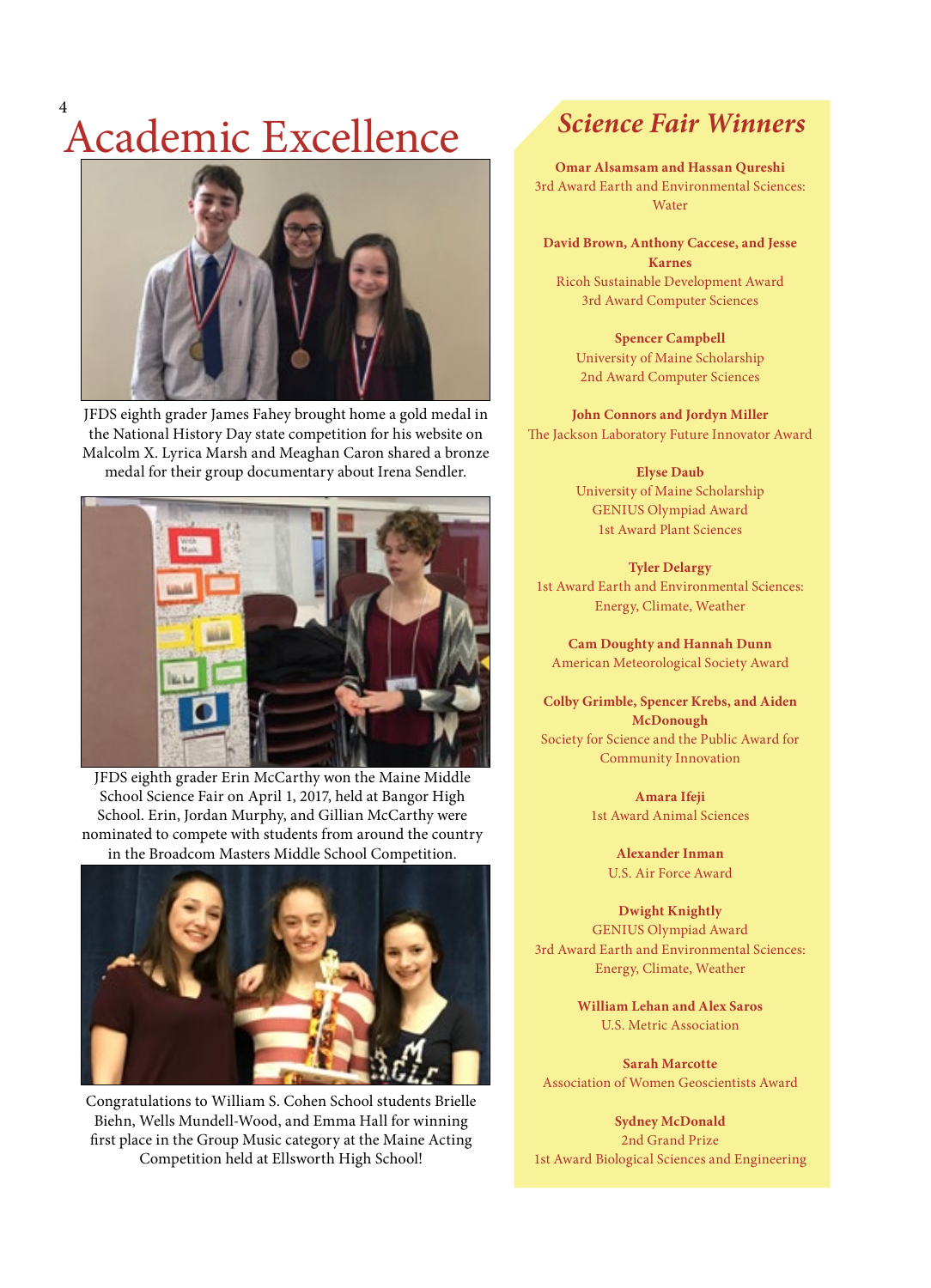# *Science Fair Winners*

**Marina Mohawass** ASM Materials Education Association Award

2nd Award Chemistry and Materials

**Naomi Moynihan** 2nd Award Earth and Environmental Sciences: **Water** 

**Emma Payne** ASM Materials Education Association Award 3rd Award Chemistry and Materials

**Jack Prior** Mu Alpha Theta Mathematics Award

# **Noah Robinson**

American Psychological Association Award 1st Award Behavioral and Social Sciences: Cognitive Psychology

## **David Rubin**

University of Maine Scholarship NOAA Taking the Pulse of the Planet Award 2nd Award Earth and Environmental Sciences: Energy, Climate, Weather

**Isaac Sewell** University of Southern Maine Scholarship

**Ban Shoukeir** Yale Science and Engineering Association Award

#### **Mei Tian**

University of Maine Scholarship Stockholm Junior Water Prize 1st Award Earth and Environmental Sciences: Water

## **Gina Vo**

College of the Atlantic Scholarship University of Southern Maine Scholarship Ricoh Sustainable Development Award

**Lily Waddell** 3rd Grand Award 1st Award Biomedical and Health Sciences Association of Women Geoscientists Award

**Lauren Wallace** Association for Women Geoscientists Award

# Hands-On Learning



Downeast School received a grant from the Whole Kids Foundation to create a vegetable and herb garden on school property. Students in the Garden Club help plant, tend, and harvest the produce!



Fourth Grade students at Fairmount and Mary Snow Schools are learning to play recorder under the direction of music teacher Kelly Ellis. The new fourth grade recorder program was made possible by a grant from The Onion Foundation.



Thanks to a grant from the Leonard & Renee Minsky Fund for Arts Education, Bangor's fourth and fifth graders learned about Music of the African New World from visiting artist Michael Wingfield. Students and teachers had the opportunity to play a variety of traditional African instruments.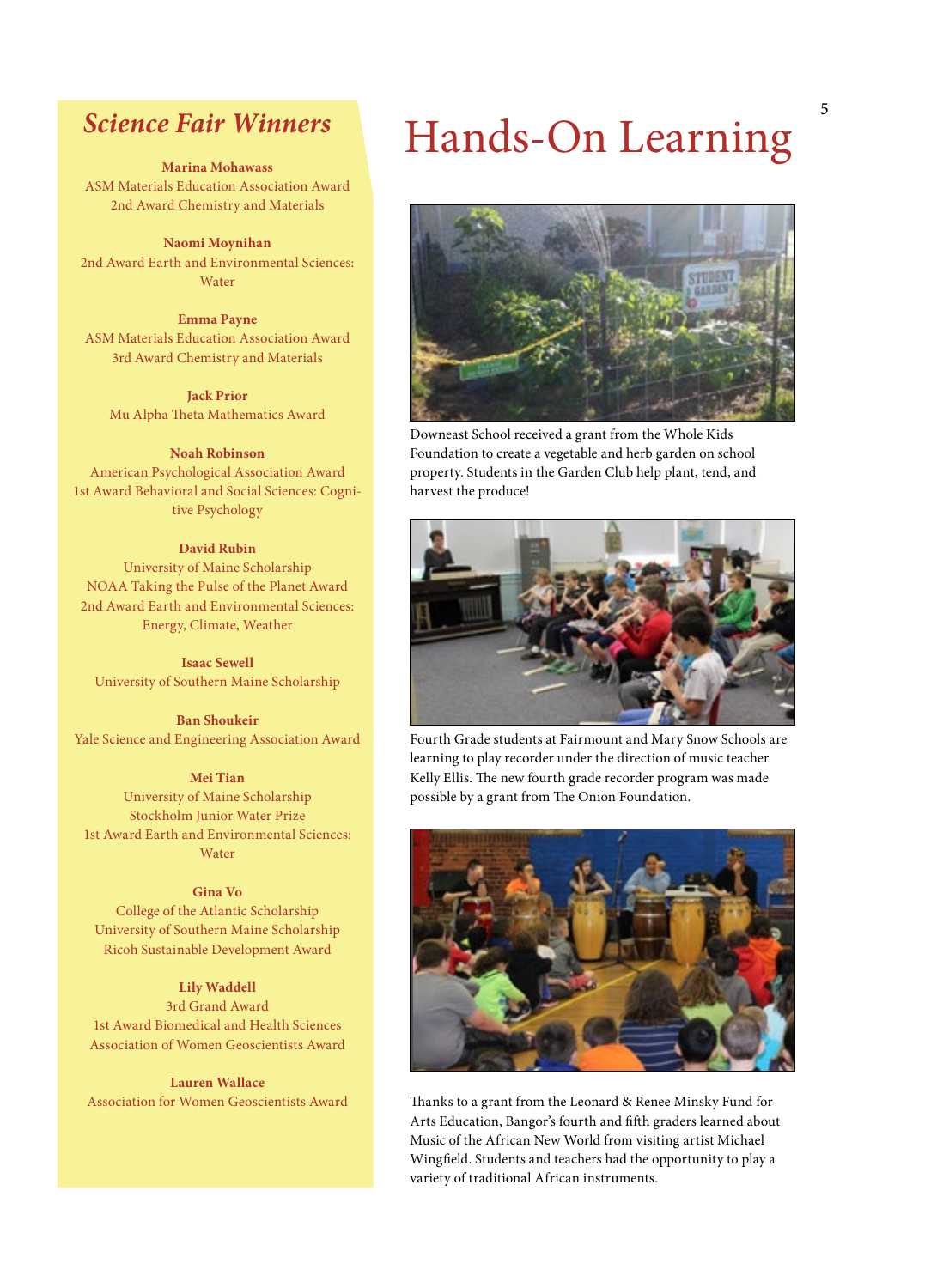# BHS Class of 2017

- 82.4% will be pursuing higher education (206 graduates from a class of 250) 58.8% will attend a 4-year university 18.4% will attend a 2-year college<br>5.2% will attend a 2-year college<br>5.2% will attend a certificate program
- 
- 
- 
- 
- 

# CLASS OF 2017 FURTHER EDUCATION PLANS

# **National Universities**

Harvard University Stanford University Brown University Cornell University University of Virginia Tufts University New York University Clemson University Worcester Polytechnic Institute American University Universtiy of Massachusetts - Amherst University of Vermont Rochester Institute of Technology University of New Hampshire Temple University Arizona State University University of Maine North Dakota State University University of Toledo Liberty University

## **United States Armed Services**

Air Force Army Marine Corps Air National Guard Army National Guard

## **Community Colleges**

Eastern Maine Community College Central Maine Community College Columbia State Community College National Technical Institute for the Deaf Southern Maine Community College York County Community College

#### **National Liberal Arts Colleges**

Smith College Oberlin College Wheaton College Roanoke College

## **Art & Design Schools**

Massachusetts College of Art

### **Regional Universities/Colleges**

Bentley University Maine Maritime Academy Emerson College Bryant Universtiy Simmons College Gallaudet University Mt Ida College Wentworth Institute of Technology Keene State College Norwich University University of New England Champlain College University of New Haven Thomas College Johnson State College Palm Beach State College University of Maine – Farmington University of Maine - Fort Kent University of Maine - Machias University of Maine – Presque Isle University of Southern Maine Husson University

> **Technical Schools** Disney College Program

# **College Gear Day**

Students from William S. Cohen School and Fruit Street School show off their college apparel on College Gear Day. The goal of College Gear Day is to facilitate discussions about students' post-secondary plans.





## Every Student Succeeds Act: Teacher Professional Qualifications

Under the provisions of the Every Student Succeeds Act (ESSA), the parents or guardians of a child in a school receiving Title I funds have the right to request the professional certifications of their child's teacher from their child's school principal. Under these requirements, teachers and Title I paraprofessionals must meet general qualifications as well as the specific requirements of the subject they are teaching.

### Notification of Rights Under the Protection of Pupil Rights Amendment (PPRA)

PPRA affords parents of elementary and secondary students certain rights regarding the conduct of surveys, collection and use of information for marketing purposes, and certain physical examinations. Complaints regarding school department compliance with PPRA can be made with the Superintendent of Schools or the Family Policy Compliance Office in Washington, D.C. A complete copy of the PPRA Notice can be found at www.bangorschools.net and the full PPRA notice will be sent home with students during the first week of school.

6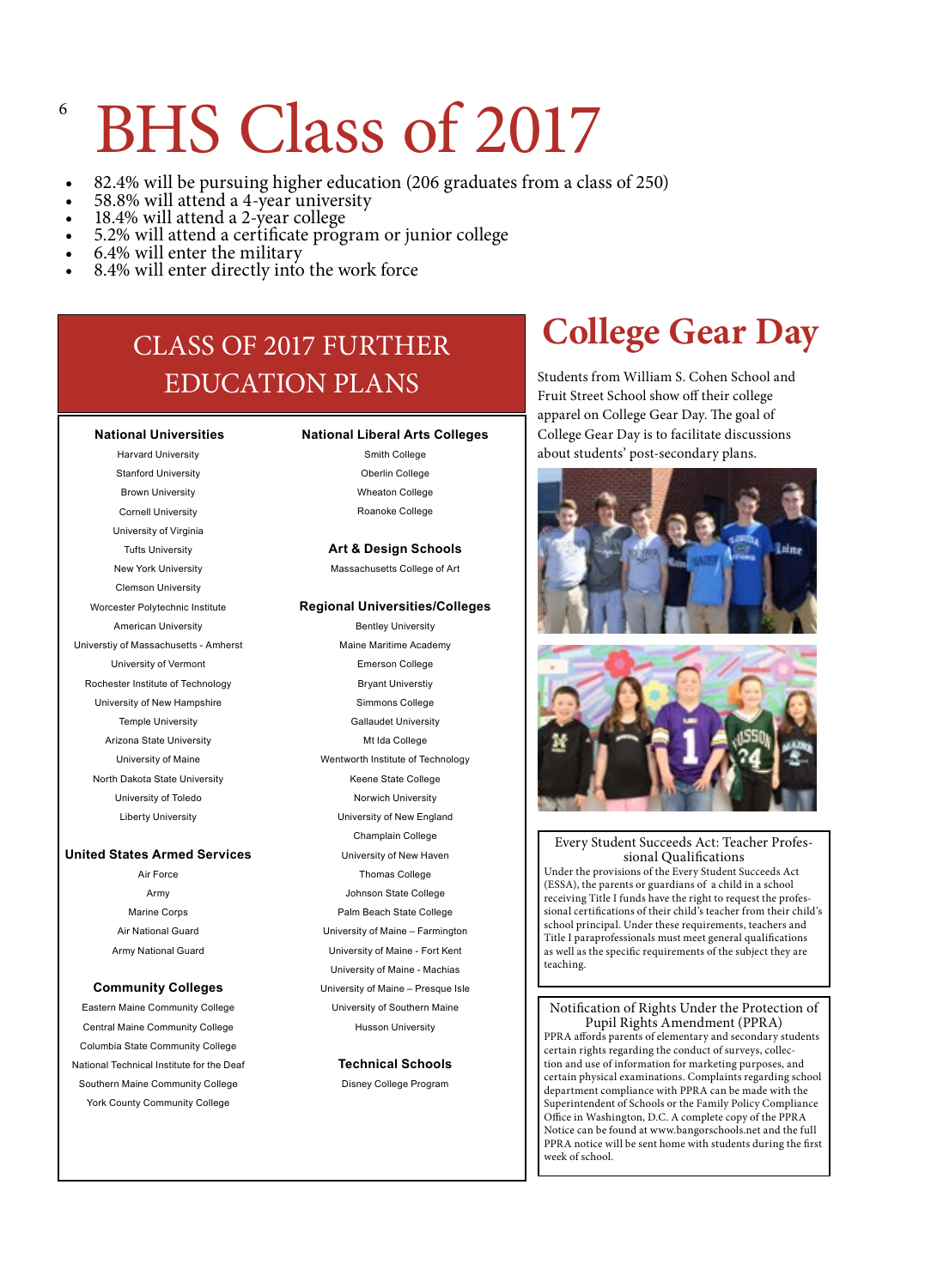# Middle School Teacher Selected to Attend The White House History Teacher Institute

Mrs. Kate Kennedy, a teacher at the James F. Doughty School, was selected as one of 30 teachers in the country to attend The White House History Teacher Institute from July 17

Historical Association in Washington, D.C., at the David M. Rubenstein National Center for White House History.

 $- 21.$ 

Mrs. Kennedy has taught English Language Arts, Social Studies, and Accelerated Social Studies at JFDS since 2013. Each of the last two years, a student

from her class has been selected to compete at National History Day in Washington, D.C.

The five day teacher workshop is hosted by the White House



Mrs. Kate Kennedy

The Institute features discussions with historians, local site visits, inquiry based learning activities, and more.

7

The White House Historical Association is a private, non-profit orga-



nization founded in 1961 by First Lady Jacqueline Kennedy with a mission to protect, preserve, and provide public access to the rich history of America's Executive Mansion.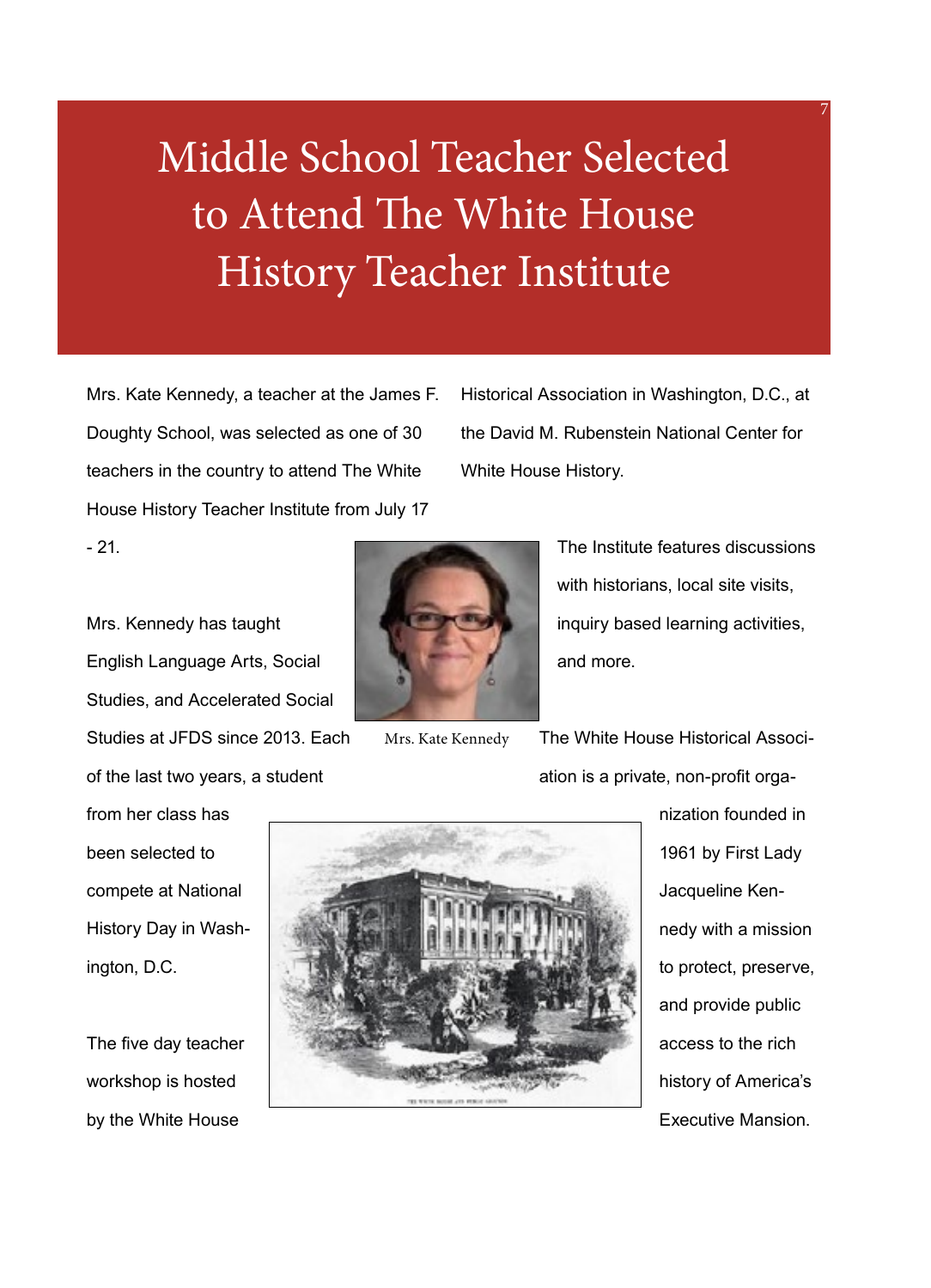# <sup>8</sup> Bangor Named District of Distinction

 Districts of Distinction is a national annual recognition program created by District Administration magazine to honor school districts that are leading the way with new ideas that work. The award recognizes established initiatives that are yielding quantifiable benefits, and that could

be replicated by other districts. Bangor School Department was recognized for its innovative STEM Academy, created in

2013-2014. The STEM Academy pairs students with an engineering or science professional to conduct research at a local



university, such as the University of Maine, or at a laboratory. Academy graduates can use up to 30 credit hours toward an engineering degree at the University of Maine.

 Bangor also offers a Visual and Performig Arts Academy, Business Academy, and Humanities Academy.

# **Class of 1944 Reunion**





Class of 1944 photos courtesy of Alexandra Chapman

# **Class of 1972 45th Reunion**



**View more reunion photos online at alumni.bangorschools.net**

**Join our Alumni Network at bangorschools.net or call 992-4167.**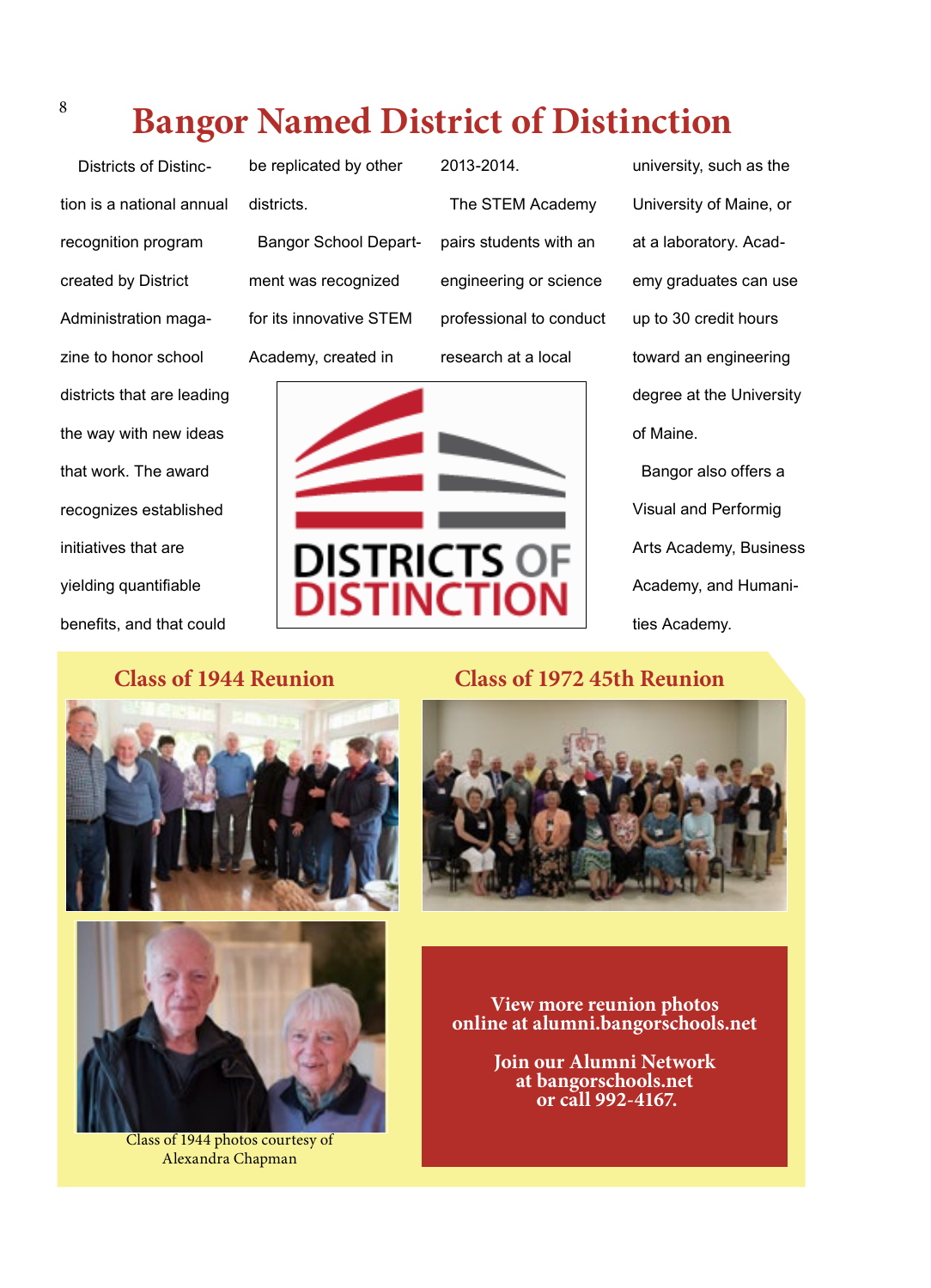# Alumni Spotlight: Allie Clukey, Class of 2008

# *Tell us a little about your life since graduation from BHS.*

"After graduating from BHS I attended college at Georgia State University, however, I left early to pursue a career in the United States Navy as a sonar technician. I was stationed on a destroyer in San Diego, CA, for four years. I am currently in Connecticut training to become a part of the second female crew on board submarines! This is a huge deal for the Navy and an even bigger step for women, so I am very proud and excited to have been selected!"

*How did your time in the Bangor schools influence or contribute to your current life, either personally or professionally?*

"I believe the Bangor schools that I attended really allowed me to think outside of the box and set high standards for myself. I think that I've become a really well rounded person personally and professionally."

*What advice or words of wisdom would you give to current students in Bangor High School?* "I would like current students to know that there are new experiences waiting to happen after BHS. What you're learning now is truly preparing you for the future, and whatever you want to do is absolutely feasible. There are going to be good and bad times, but don't ever give up. Be your own number one fan!"

9



While at BHS, Second Class Petty Officer Clukey participated in soccer freshman and sophomore years, and basketball and track all four years. She was a member of National Honor Society and Art Club.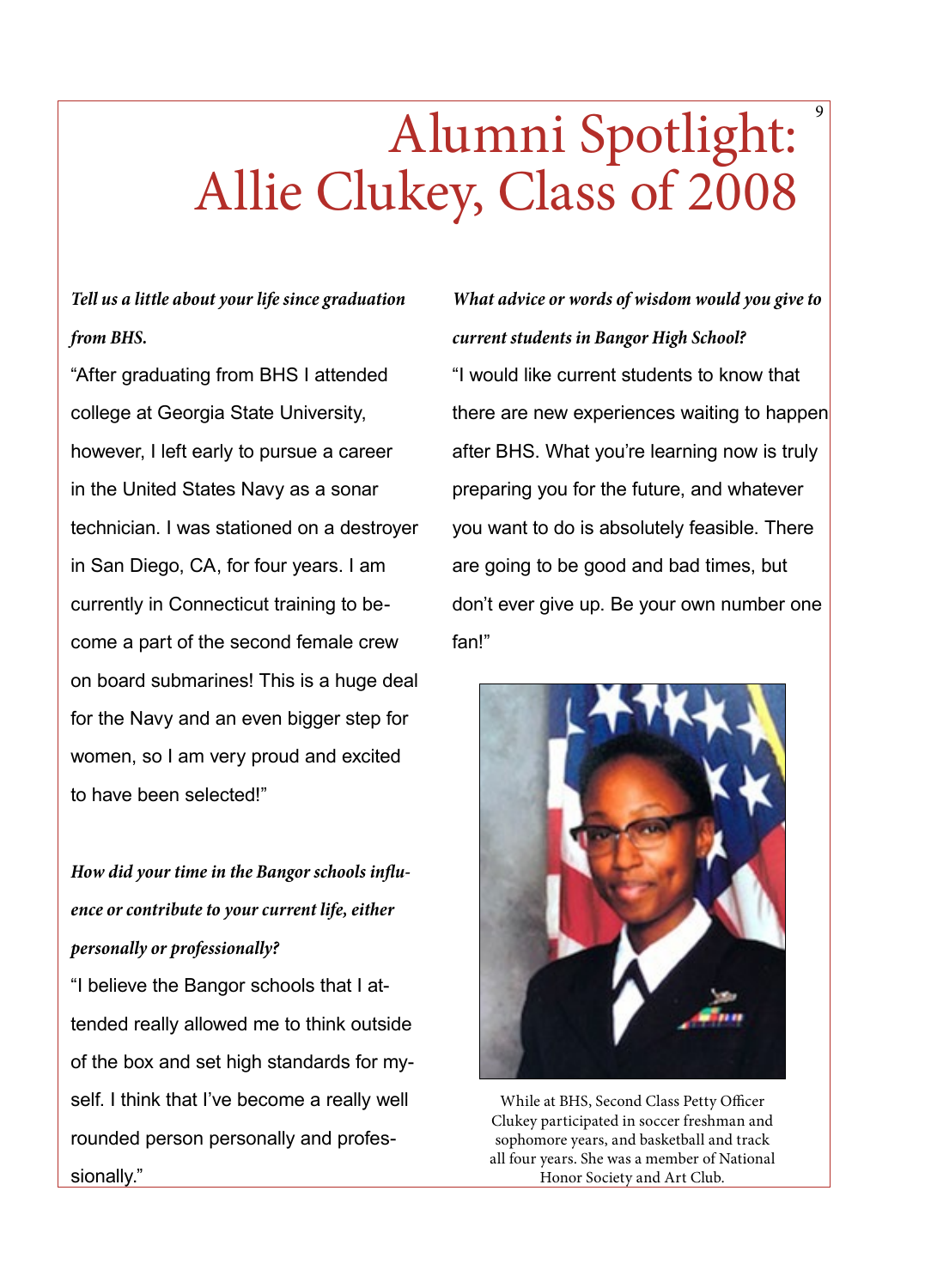# Rams Baseball Wins Fourth Consecutive State Title

*Varsity baseball completed the regular season with a 12-4 record. The Rams beat Hampden Academy 2-1 in the quarter-finals, went on to defeat No. 1 Oxford Hills 7-0 in the semi-finals, then captured the Regional title with a 3-0 win over Mt. Ararat. Coach Morris prepared the team well for the challenge ahead as the Varsity Baseball team went on to defeat Falmouth 4-3 to win their fourth consecutive State Class A title on Saturday, June 17. Congratulations to the team, Coach Morris, and the entire coaching staff for an outstanding season and making history with Bangor High's first 4th consecutive state title win!*



Photo courtesy of Robert Tappan

# Boys' Swim Team Sets New State Record

*Congratulations to the Boys' Swim Team for setting a new state record in the 200 yard Medley Relay with a time of 1:37.61! The medley relay team included Carson Prouty (backstroke), Colby Prouty (breaststroke), Payton Campbell (butterfly), and Sam Carlson (freestyle). "They trained hard all season and had confidence in each other," said Boys' Swim Coach Dave Barnett. "It was a team effort - a combination of talent, ability, and speed in the water that allowed us to not only win this event and set a record, but to set the tone for the team for the entire meet."*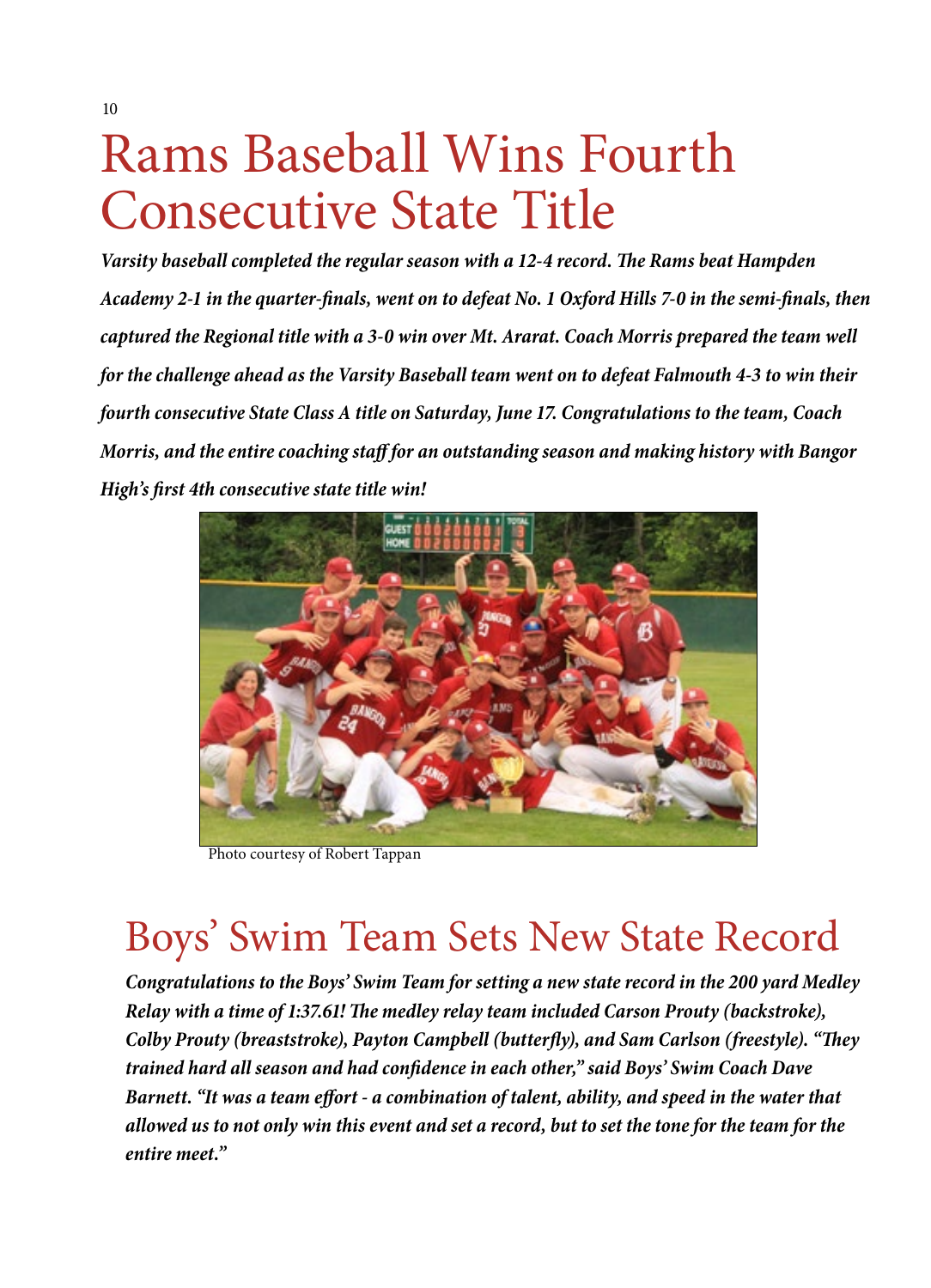# Smallwood '17 Breaks Pole Vault<sup>"</sup> Records

*Rihan Smallwood '17 is the Class A outdoor state meet record holder (11-7.25) and the PVC indoor and outdoor record holder. She is a four time Class A State Champion in the pole vault (indoor and outdoor 2016 and 2017) and was named 2016 and 2017 PVC Indoor and Outdoor 1st Team All- Conference. She has also qualified for the New England Championship meet the last two years. Rihan has set the school record numerous times and is the current Bangor High School record holder indoor and outdoor in the girls' pole vault.*

*"I had the pleasure to coach Rihan during the 2016-2017 Indoor Track Season," says Alan Mosca, Head Coach of Indoor Track at Bangor High School. "She came into the season in the physical condition of her life and that was a result of her hard work. Rihan was our captain and unquestioned leader of both the girls and boys team."*

*Dana Seekins, Bangor High School's Assistant Track and Field Coach and Rihan's Pole Vault Coach, says, "Rihan is a personable young adult with a positive attitude and subtle but effective leadership ability that allows her to effectively connect with her peers. As a 14 year track coach for BHS, I am always enthused when individuals like Rihan join the team as they quickly become natural leaders and role models for others on the team."*



*Rihan will attend Husson University in the fall where she will major in Criminal Justice and Psychology, and will compete on the track team.*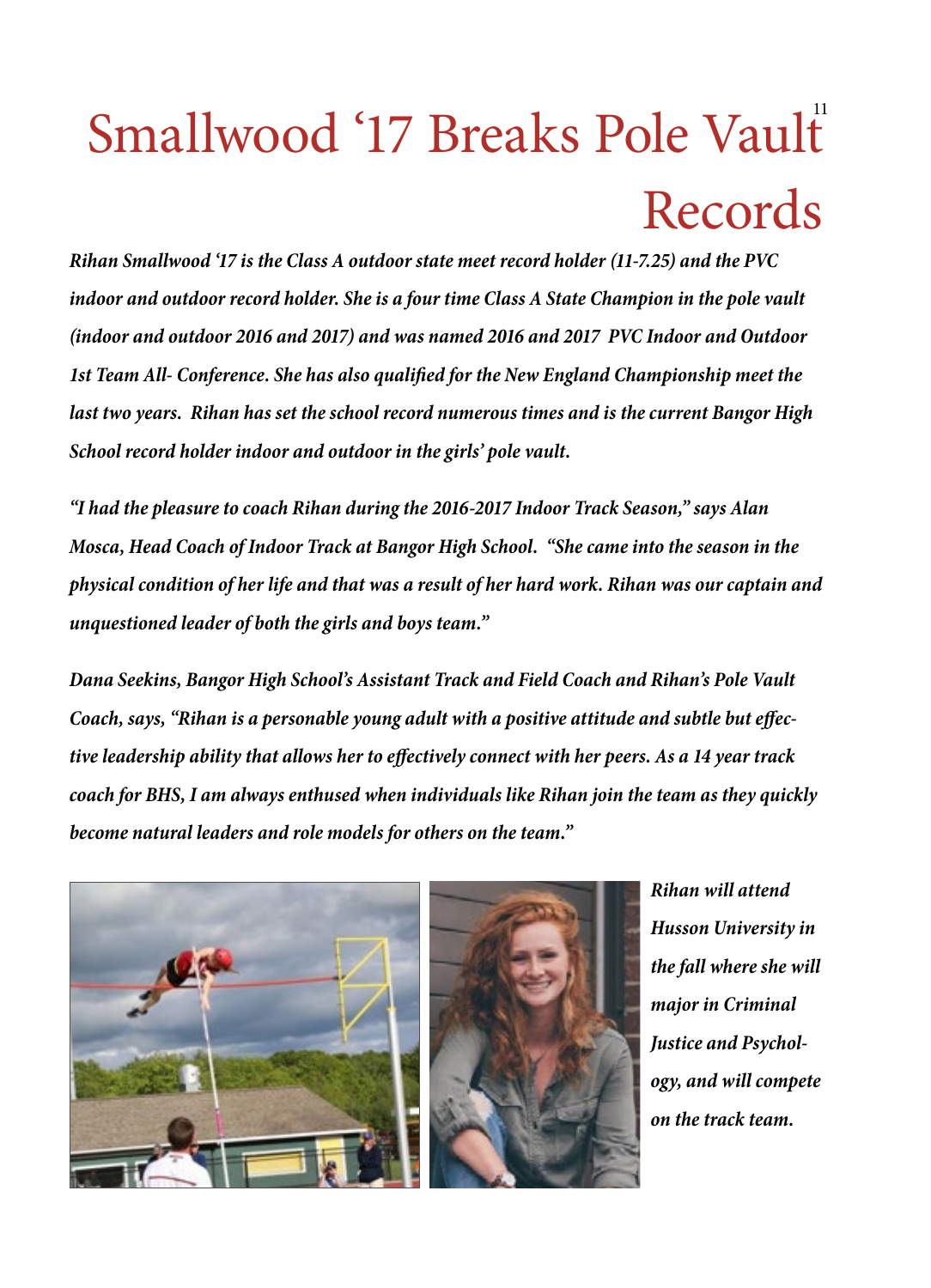# Inspiring Educators

*Congratulations to William Ames and Kristy McClure for being recognized this past year by WCSH6 TV News as "Inspiring Educators."*

*Mrs. McClure is a Title I/Reading Recovery teacher at Abraham Lincoln School. She has been teach-*

*ing for 18 years.*

*Mr. Ames teaches History at Bangor High School and serves as Co-Chair of the History Department. He also serves as Advisor for Key Club and National Honor Society. Mr. Ames has been teaching for 41 years.*



# **Carson Atherley '17 Gatorade Player of the Year**

Carson Atherley was named the 2016-17 Gatorade Maine Boys' Soccer Player of the Year. Atherley is the second Gatorade Maine Boys' Soccer Player of the Year to be chosen from Bangor High School.

The award, which recognizes not only outstanding athletic excellence, but also high standards of academic achievement and exemplary character demonstrated on and off the field, distinguishes Atherley as Maine's best high school boys' soccer player.

The 6-foot, 165-pound senior midfielder scored 18 goals and passed for seven assists this past season, leading the Rams (16-1-1) to the Class A state championship. An All-American selection by the National Soccer Coaches Association of America, Atherley is a four-time All-State honoree. He was also named the Class A Player of the Year and the Kennebec Valley Athletic Conference Player of the Year.

A devoted member of his church youth group and the Fellowship of Christian Athletes, Atherley has served as a tutor in his school and has volunteered locally on behalf of youth soccer programs.

Atherley has maintained a 3.88 GPA in the classroom. He will attend Brown University this fall, where he will play soccer.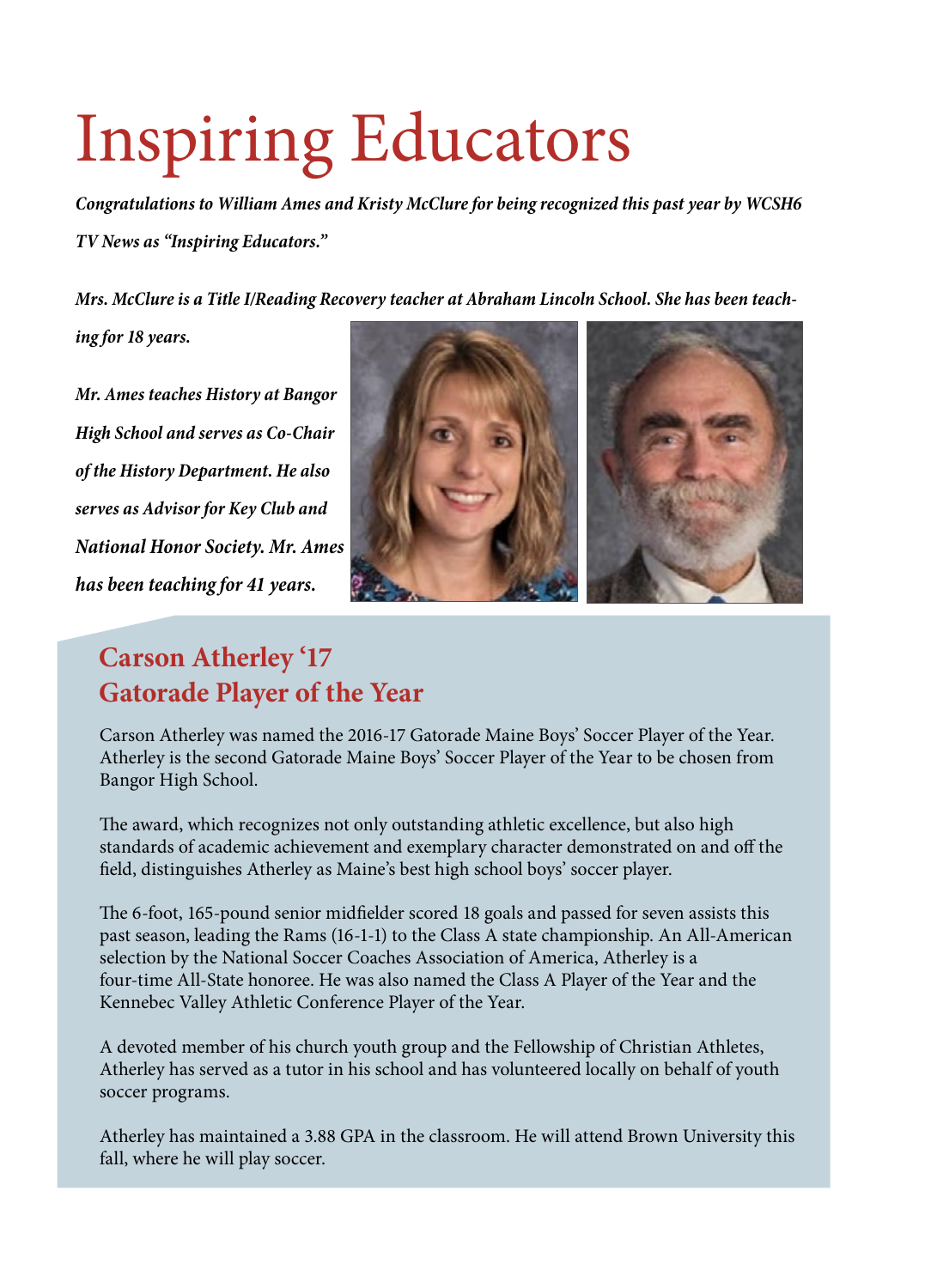## 13 **Five Schools Awarded Fresh Fruit & Vegetable Grants**



Fairmount, Downeast, Vine Street, Abraham Lincoln, and James F. Doughty Schools were awarded Fresh Fruit and Vegetable Grants for the 2017-2018 school year. The FFV program is a federally assisted program providing free fresh fruits and vegetables to elementary students in eligible schools. The goal of the program is to expand the variety of fruits and vegetables that children experience and to increase children's fruit and vegetable consumption. Some of the fresh items served at

Bangor schools include berries, sugar snap peas, cherry tomatoes, mango, and jicama.

*This fall, the Sundown Academy at Bangor High School will provide opportunities for juniors and seniors to access dual enrollment courses in a college format during the evening. Through a partnership with Rural U, the evening academy is composed of six courses that follow a typical college format. Juniors may take one course each semester and seniors may take two each semester for the opportunity to earn 18 college credits in high school. Contact Principal Paul Butler at 992-5500 for more information.*

# **Peter Kemble '17 Named to KVAC First Team**

 *Right-handed pitcher Peter Kemble '17 was named to the All-Kennebec Valley Athletic Conference Class A First Team. Kemble finished the baseball season 7-2 with just one earned run allowed in 53 innings, striking out 78 batters.* 

 *He was also awarded the USA Today American Family Insurance Maine Player of the Year, and selected to USA Today High School Sports 2016-2017 ALL-USA Maine Baseball First Team.*

 *This summer, Kemble is playing for the Boca Raton Blazers of the South Florida Collegiate League. He will attend the University of Maine in the fall and play baseball for the Black Bears.*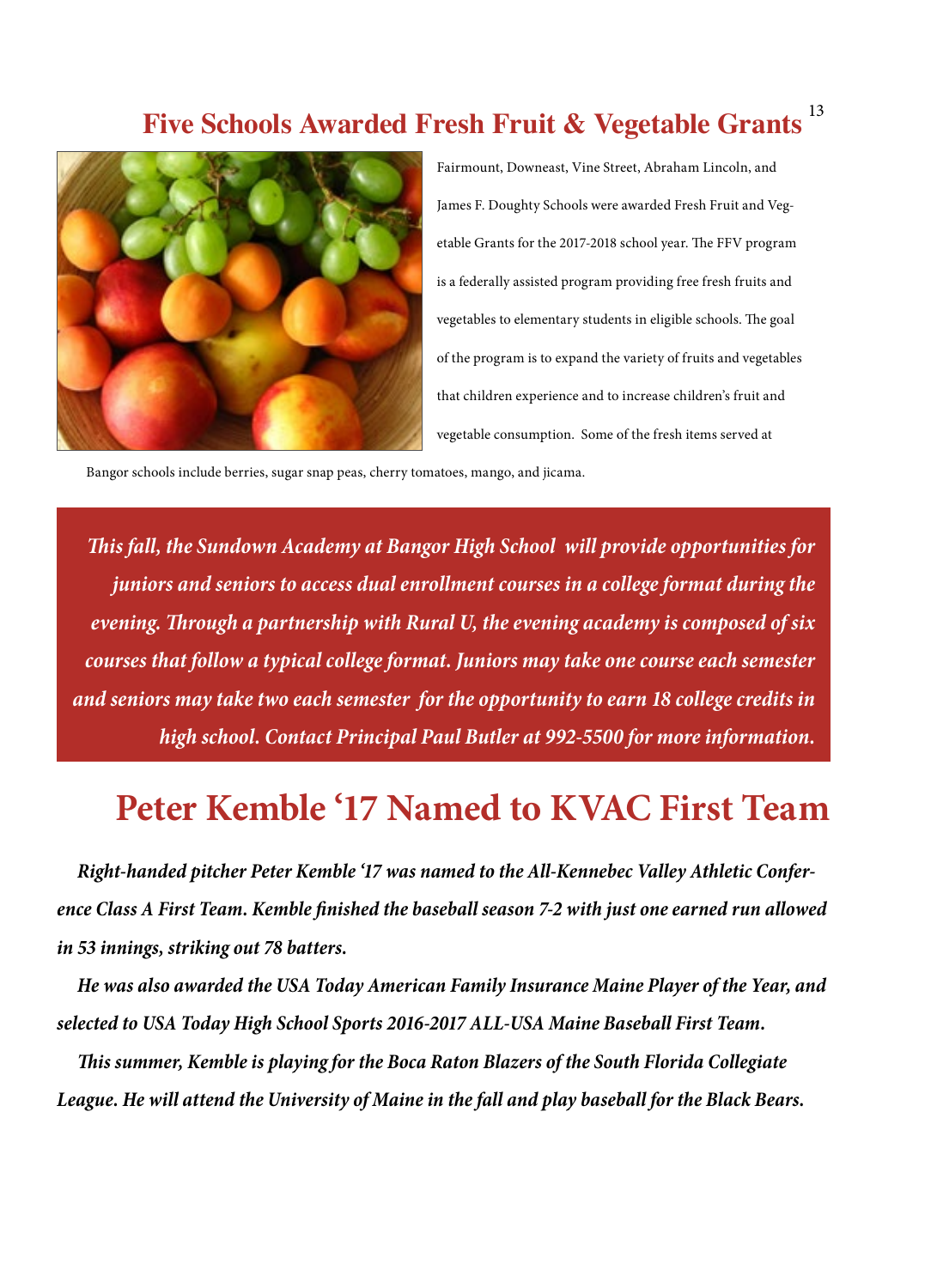# Celebrating World Languages!

*Bangor High School offers students the opportuntiy to learn Spanish, French, Chinese, or American Sign Language. Students who desire a deeper concentration in World Languages may enroll in the Humanities Academy, choosing a concentration in English/World Languages or World Languages/History.*

Gr. 最

Students studying Chinese practice Chinese character calligraphy.

14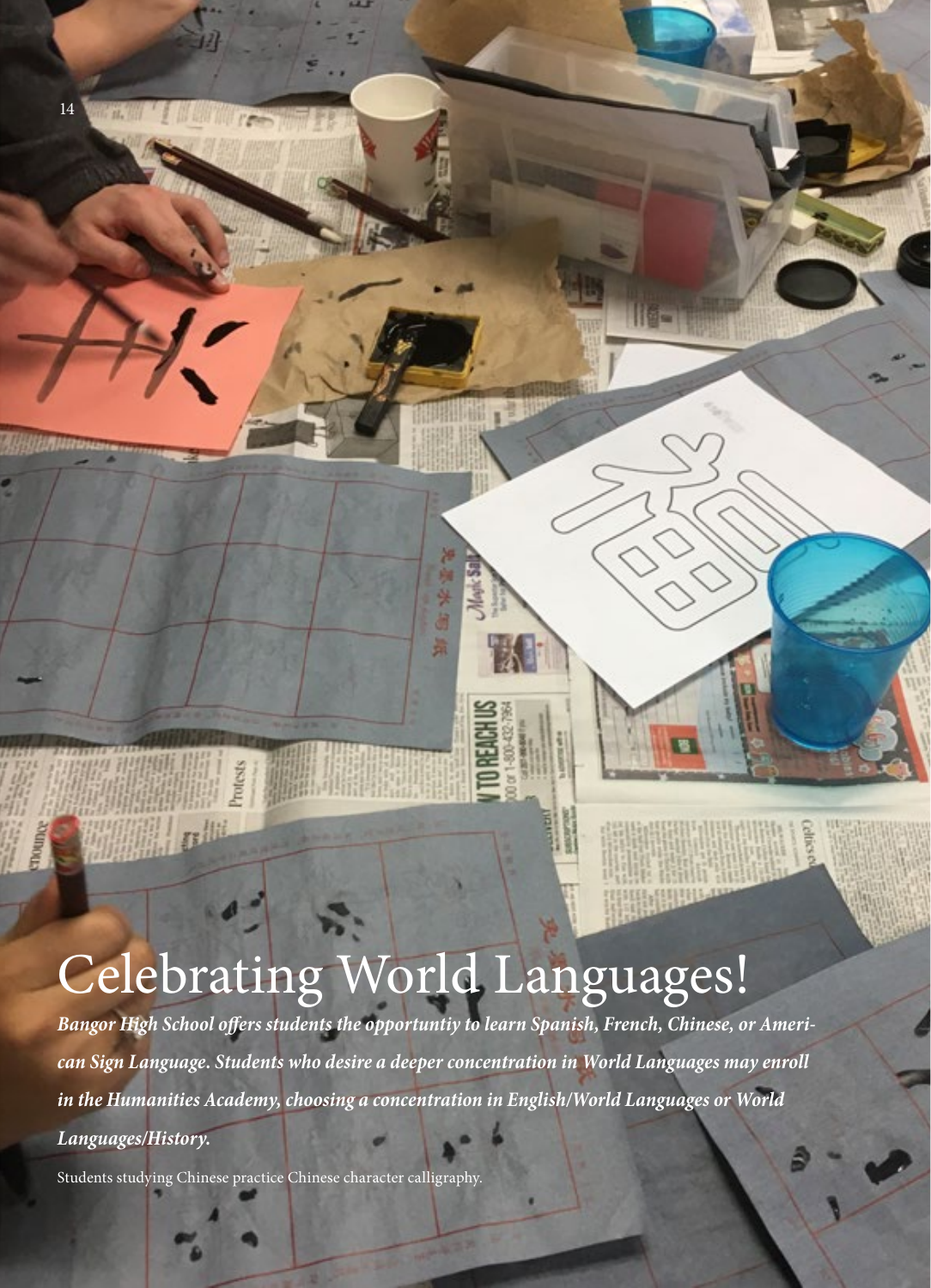# World Languages Offer BHS Students a Glimpse of Different Cultures

"When you study a different language," says BHS Chinese teacher Lily Crane, "it's important to understand the culture as well as the language." The BHS World Languages Department, which offers Spanish, French, Chinese, and American Sign Language, incorporates cultural learning into language study. "In Spanish 3 class, as we're studying a unit about family, we learn about the Mexican holiday Dia de los Muertos (Day of the Dead) to help students understand the impor-

tance of family in Mexican culture and how they remember those who have died," explains Spanish teacher Johanna Bridges. "Celebrating the culture's holidays is a great way for students to experience the food, art, music, and fashion of a culture," says World Languages Department Co-Chair Marisue Schuiling. "In addition to Day of the Dead in Spanish classes, we hold Chinese New Year and Mardi Gras celebrations for students in Chinese and French classes."



Students in French class show off the masks they made for Mardi Gras. They also listen to authentic music, learn traditional dances, eat French foods, and play games while speaking only in French!



For Day of the Dead, students choose a deceased person that they admire and bring in items related to that person. They play question and answer games speaking only in Spanish to guess each other's chosen person. Students also listen to traditional music and taste traditional dishes.



Chinese teacher Lily Crane made authentic Chinese food for students to try during Chinese New Year celebration. Dishes included rice, noodle, vegetable, tofu, and chicken dishes.



Steve Wang, owner of Creative Arts Center in Brewer and BHS alumnus, performs a traditional Lion Dance for students during Chinese New Year. Students also play Chinese games and practice traditional paper folding art.